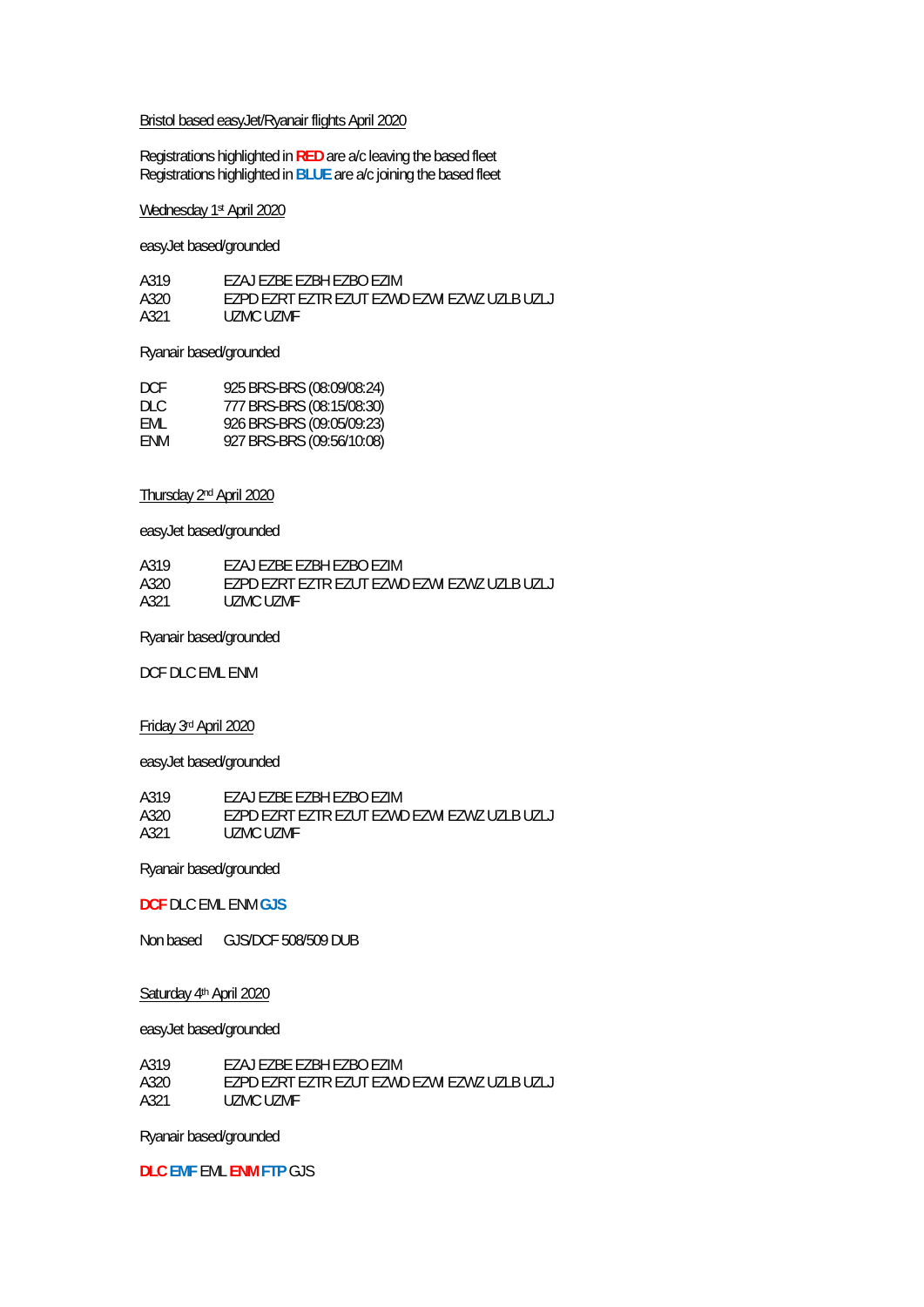| DLC | 113 BRS-DUB |
|-----|-------------|
| EMF | 114 DUB-BRS |

Non based FTP/ENM 508/509 DUB

Sunday 5<sup>th</sup> April 2020

easyJet based/grounded

A319 EZAJ EZBE EZBH EZBO EZIM<br>A320 EZPD EZRT EZTR EZUT EZWE A320 EZPD EZRT EZTR EZUT EZWD EZWI EZWZ UZLB UZLJ<br>A321 UZMC UZMF UZMC UZMF

Ryanair based/grounded

EMF EML FTP GJS

Non based EFN 508/509 DUB

# Monday 6th April 2020

easyJet based/grounded

| A319 | EZAJ EZBE EZBH EZBO EZIM                    |
|------|---------------------------------------------|
| A320 | EZPD EZRT EZTR EZUT EZWD EZWLEZWZ UZLB UZLJ |
| A321 | UZMC UZME                                   |

Ryanair based/grounded

# **DLC** EMF **EML** FTP GJS

Non based DLC/EML 508/509 DUB

# Tuesday 7th April 2020

easyJet based/grounded

| A319 | <b>FZAJ FZBE FZBH FZBO FZIM</b>             |
|------|---------------------------------------------|
| A320 | EZPD EZRT EZTR EZUT EZWD EZWLEZWZ UZLB UZLJ |
| A321 | UZMC UZME                                   |

Ryanair based/grounded

DLC EMF FTP GJS

# Wednesday 8<sup>th</sup> April 2020

easyJet based/grounded

| A319 | FZAJ FZBE FZBH FZBO FZIM                     |
|------|----------------------------------------------|
| A320 | EZPD EZRT EZTR EZUT EZWD EZWI EZWZ UZLB UZLJ |
| A321 | UZMC UZME                                    |

Ryanair based/grounded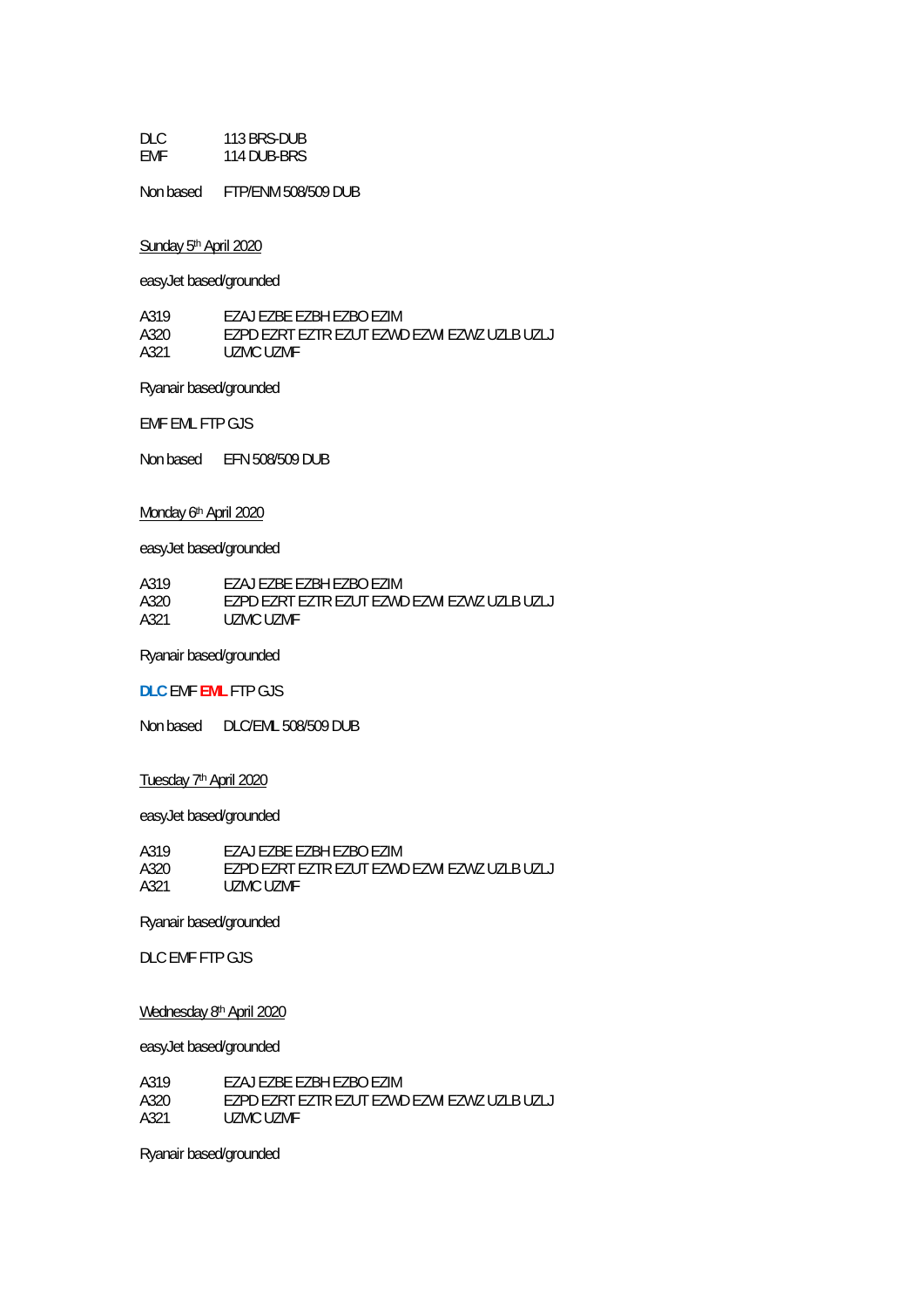# DLC EMF FTP GJS

# Thursday 9th April 2020

easyJet based/grounded

| A319 | FZAJ FZBE FZBH FZBO FZIM                     |
|------|----------------------------------------------|
| A320 | EZPD EZRT EZTR EZUT EZWD EZWI EZWZ UZLB UZLJ |
| A321 | UZMC UZME                                    |

EZWZ 9002 BRS-LGW

Ryanair based/grounded

DLC EMF FTP GJS

Friday 10th April 2020

easyJet based/grounded

| A319  | FZAJ FZBE FZBH FZBO FZIM                      |
|-------|-----------------------------------------------|
| A320  | <b>FZPD FZRT FZTR FZUT FZWD FZWLUZLB UZLJ</b> |
| A321  | UZMC UZME                                     |
|       |                                               |
| F7PD. | 9001 BRS-LGW                                  |

EZUT 9002 BRS-LGW

Ryanair based/grounded

#### **DHB** DLC EMF FTP **GJS**

Non based DHB/GJS 508/509 DUB

# Saturday 11<sup>th</sup> April 2020

easyJet based/grounded

| A319 | FZAJ FZAK FZBF FZBH FZBO FZIM |
|------|-------------------------------|
| A320 | EZRT EZTR EZWD EZWLUZLB UZLL  |
| A321 | UZMC UZMF                     |

| EZAK | 9004 LGW-BRS |
|------|--------------|
| UZMF | 9003 BRS-LGW |

Ryanair based/grounded

DHB DLC **EME EMF** FTP

Non based EME/EMF 508/509 DUB

# Sunday 12<sup>th</sup> April 2020

easyJet based/grounded

A319 EZAJ EZAK EZBE EZBH EZBO EZIM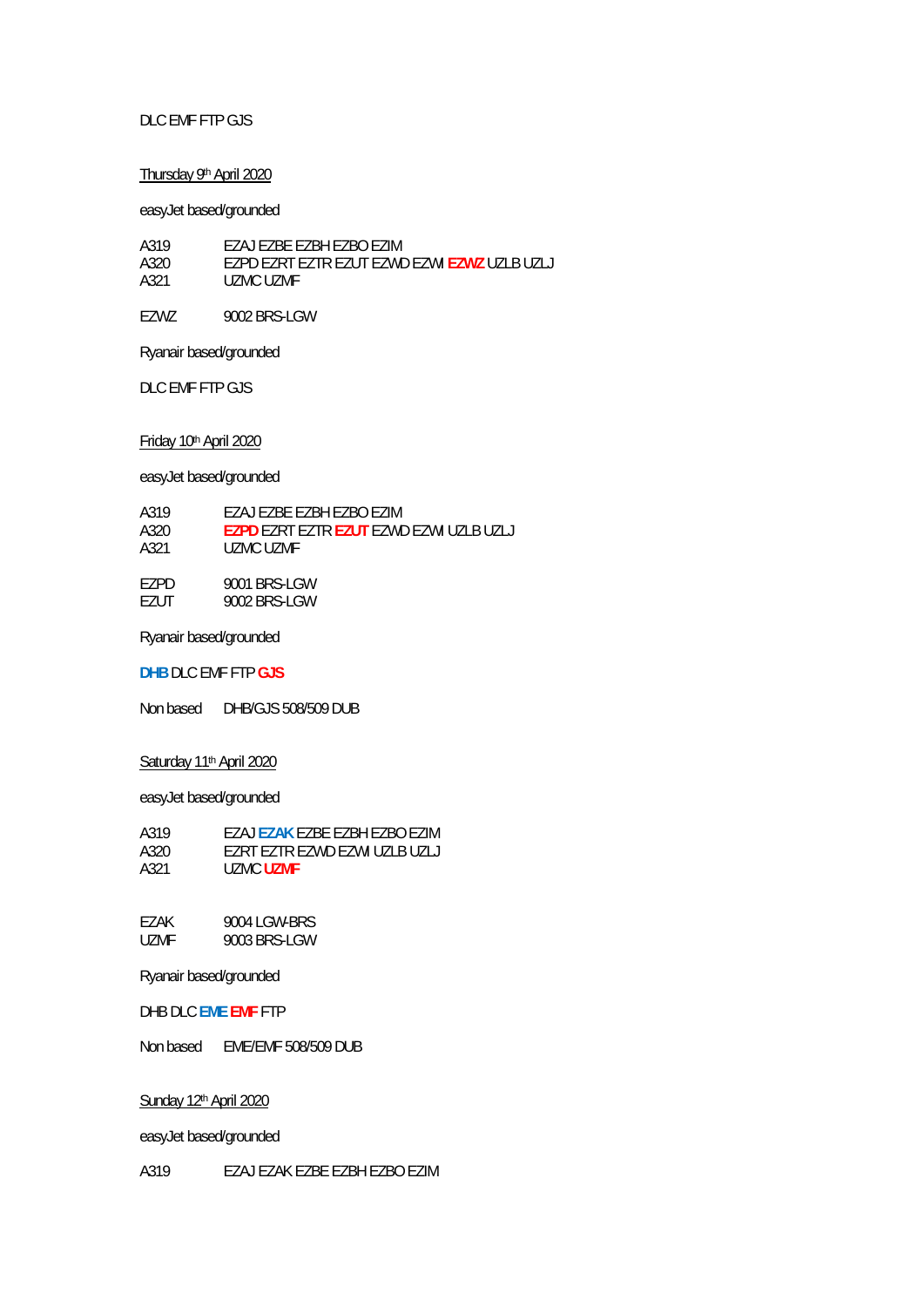A320 EZRT EZTR EZWD EZWI UZLB UZLJ A321 UZMC

Ryanair based/grounded

#### **DHB** DLC **DWG** EME FTP

Non based DWG/DHB 508/509 DUB

# Monday 13<sup>th</sup> April 2020

easyJet based/grounded

| A319 | EZAJ EZAK EZBE EZBH EZBO EZIM |
|------|-------------------------------|
| A320 | EZRT EZTR EZWD EZWLUZLB UZLL  |
| A321 | UZMC.                         |

Ryanair based/grounded

# **DHD** DLC DWG EME **FTP**

Non based DHD/FTP 508/509 DUB

# Tuesday 14th April 2020

easyJet based/grounded

| A319 | FZAJ FZAK FZBF FZBH FZBO FZIM |
|------|-------------------------------|
| A320 | FZRT FZTR FZWD FZWLUZLB UZLJ  |
| A321 | UZMC.                         |

Ryanair based/grounded

DHD DLC DWG EME

# Wednesday 15<sup>th</sup> April 2020

easyJet based/grounded

| A319 | FZAJ FZAK FZBF FZBH FZBO FZIM |
|------|-------------------------------|
| A320 | EZRT EZTR EZWD EZWI UZLB UZLJ |
| A321 | UZMC.                         |

Ryanair based/grounded

DHD DLC DWG EME

# Thursday 16th April 2020

easyJet based/grounded

| A319 | FZAJ FZAK FZBF FZBH FZBO FZIM |
|------|-------------------------------|
| A320 | FZRT FZTR FZWD FZWLUZLB UZLJ  |
| A321 | UZMC.                         |

Ryanair based/grounded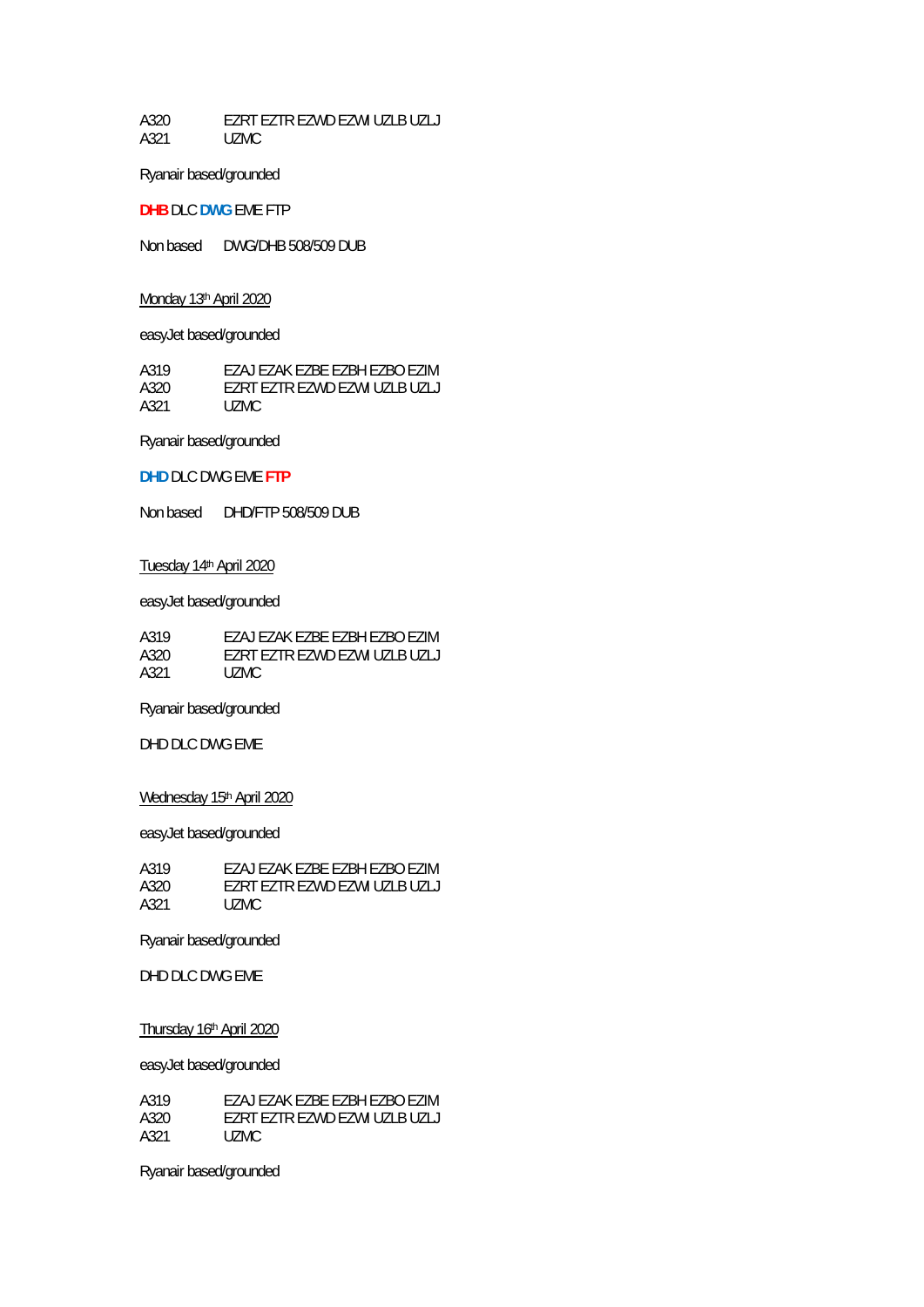# DHD DLC DWG EME

# Friday 17th April 2020

easyJet based/grounded

| A319 | <b>FZAB FZAJ FZAK FZBF FZBH FZBO FZIM</b> |
|------|-------------------------------------------|
| A320 | EZRT EZTR EZWD EZWLUZLB UZLJ              |
| A321 | UZMC.                                     |
| F7AB | 9001 LTN-BRS                              |
| F7IM | 9002 BRS-LTN                              |

Ryanair based/grounded

**DCN** DHD DLC **DWG** EME

Non based DCN/DWG 508/509 DUB

# Saturday 18th April 2020

easyJet based/grounded

| A319  | F7AB F7AJ F7AK F7BF <b>F7BH</b> F7BO  |  |
|-------|---------------------------------------|--|
| A320  | FZRT FZTD FZTR FZWD FZWLUZHLUZLB UZLJ |  |
| A321  | UZMC.                                 |  |
|       |                                       |  |
| F7TD. | 9005 LGW-BRS                          |  |
| UZMC  | 9006 BRS-LGW                          |  |

| $\mathbf{u}$ . $\mathbf{v}$ | $1.9992$ PLC $2.999$ |
|-----------------------------|----------------------|
| UZHI.                       | 9007 LGW-BRS         |
| F7BH                        | 9008 BRS-LGW         |
|                             |                      |

Ryanair based/grounded

DCN DHD **DLC** EME **ENM**

Non based ENM/DLC 508/509 DUB

Sunday 19th April 2020

easyJet based/grounded

A319 EZAB EZAJ EZAK EZBE EZBO A320 EZRT EZTD EZTR EZWD EZWI UZHI UZLB UZLJ

Ryanair based/grounded

**DCN** DHD **DWE** EME ENM

Non based DWE/DCN 508/509 DUB

Monday 20<sup>th</sup> April 2020

easyJet based/grounded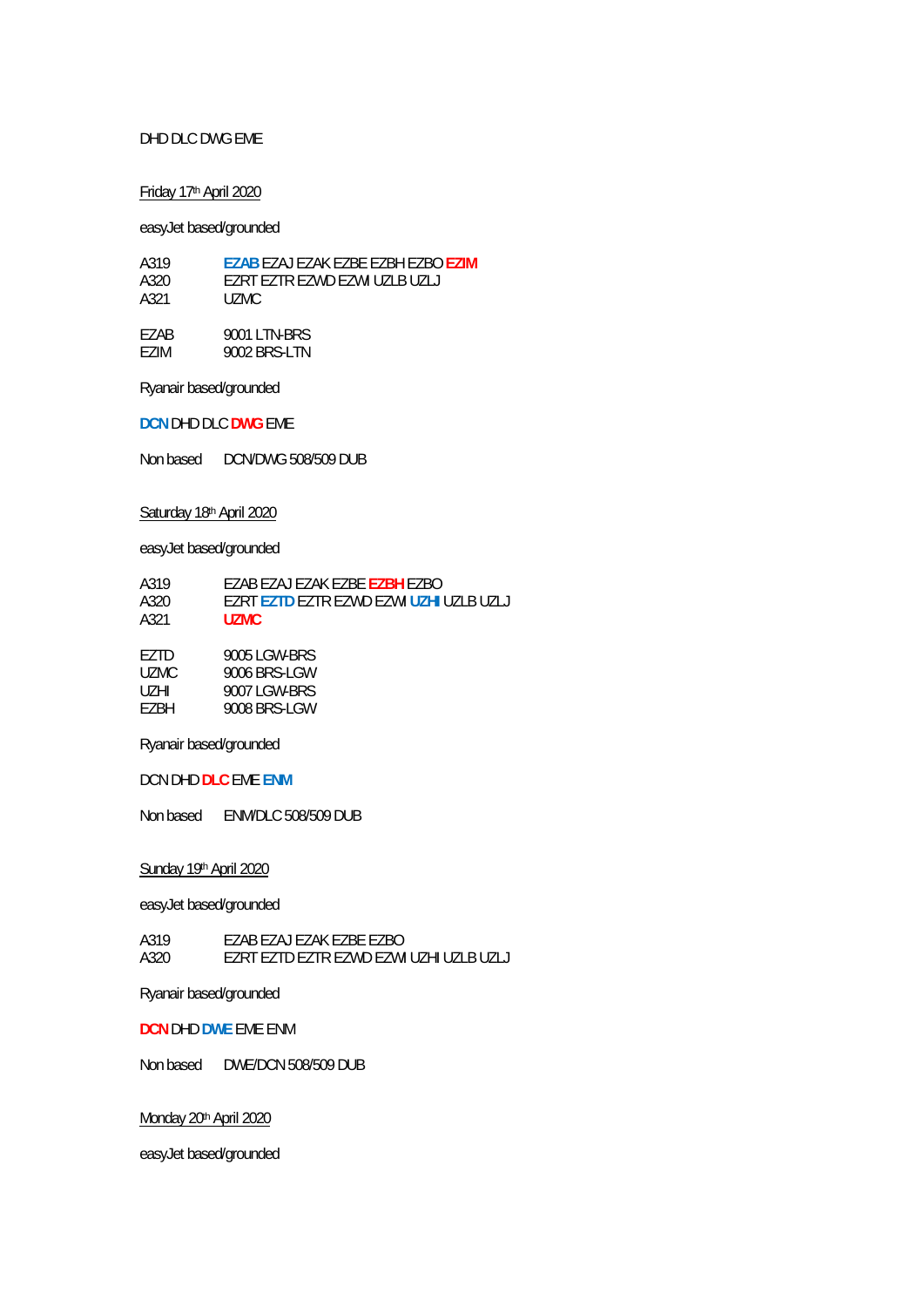#### A319 EZAB EZAJ EZAK EZBE EZBO A320 EZRT EZTD EZTR EZWD EZWI UZHI UZLB UZLJ

Ryanair based/grounded

#### **DHB** DHD **DWE** EME ENM

Non based DHB/DWE 508/509 DUB

#### Tuesday 21st April 2020

easyJet based/grounded

A319 EZAB EZAJ EZAK EZBE EZBO<br>A320 EZRT EZTD EZTR EZWD EZWI EZRT EZTD EZTR EZWD EZWI UZHI UZLB UZLJ

Ryanair based/grounded

DHB DHD EME ENM

#### Wednesday 22nd April 2020

easyJet based/grounded

| A319  | FZAB FZAJ FZAK FZBF FZBO                      |
|-------|-----------------------------------------------|
| A320  | <u>EZRT EZTD EZTR EZWD EZWLUZHLUZLB UZLJ.</u> |
| F7BO  | 9005 BRS-BRS                                  |
| F7WD. | 9006 BRS-BRS                                  |

Ryanair based/grounded

DHB DHD EME ENM

# Thursday 23rd April 2020

easyJet based/grounded

| A319 | EZAB EZAJ EZAK EZAL EZBE EZBO         |
|------|---------------------------------------|
| A320 | FZRT FZTD FZTR FZWD FZWLUZHLUZLB UZLJ |

EZAL 9003 LGW-BRS<br>EZBE 9004 BRS-LGW 9004 BRS-LGW

Ryanair based/grounded

DHB DHD EME ENM

Friday 24th April 2020

easyJet based/grounded

| A319 | EZAB EZAJ EZAK EZAL EZBO                |
|------|-----------------------------------------|
| A320 | EZRT EZTD EZTR EZWD EZWI UZHI UZLB UZLJ |

Ryanair based/grounded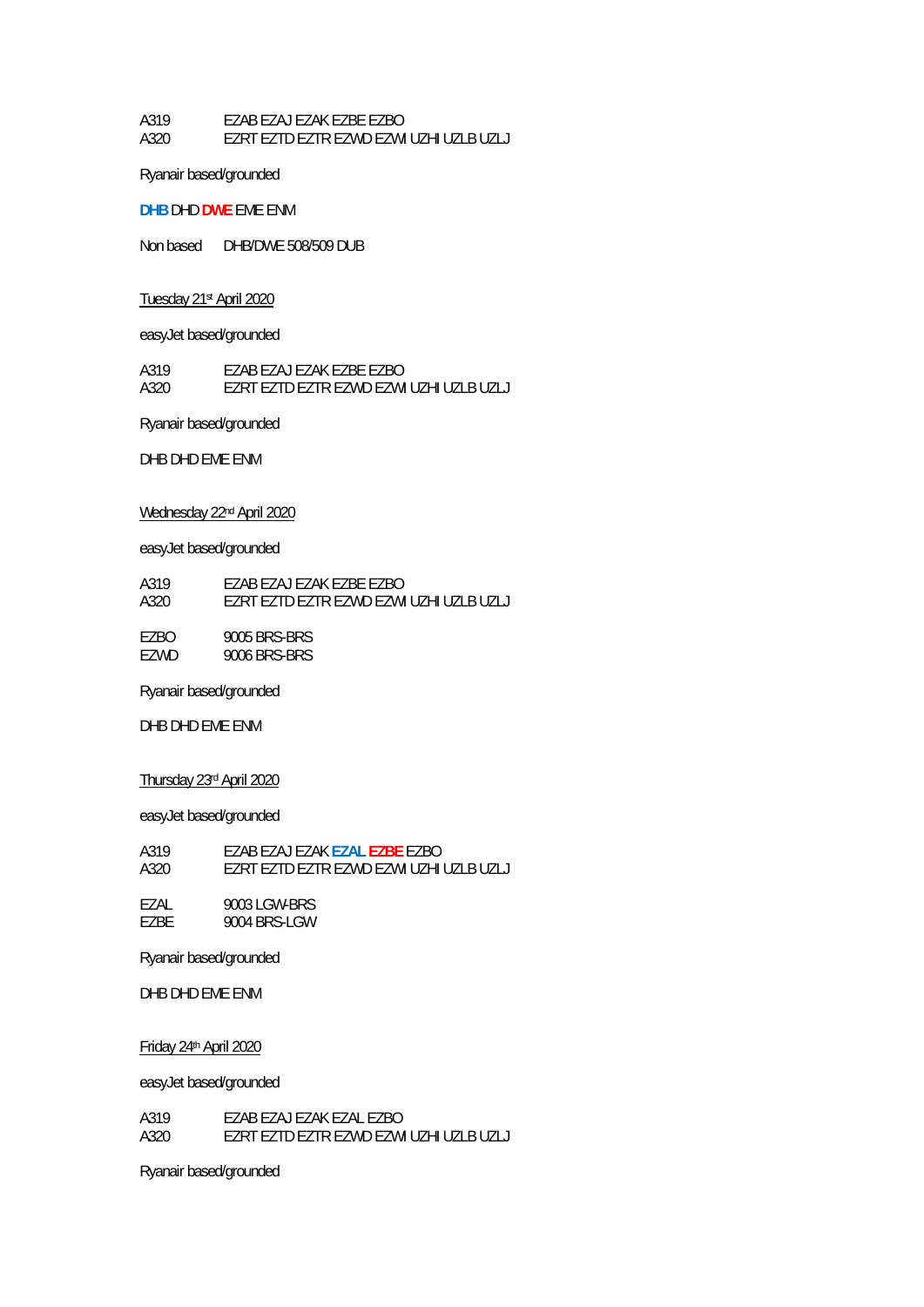#### DHB DHD **DWF EME** ENM

Non based DWF/EME 508/509 DUB

# Saturday 25th April 2020

easyJet based/grounded

| A319 | EZAB EZAJ EZAK EZAL EZBO              |
|------|---------------------------------------|
| A320 | FZRT FZTD FZTR FZWD FZWLUZHLUZLB UZLJ |

Ryanair based/grounded

DHB DHD DWF **EMN ENM**

Non based EMN/ENM 508/509 DUB

# Sunday 26<sup>th</sup> April 2020

easyJet based/grounded

A319 EZAB EZAJ EZAK EZAL EZBO A320 EZRT EZTD EZTR EZWD EZWI UZHI UZLB UZLJ

Ryanair based/grounded

DHB **DHD** DWF EMN **ENN**

Non based ENN/DHD 508/509 DUB

# Monday 27<sup>th</sup> April 2020

easyJet based/grounded

| A319 | EZAB EZAJ EZAK EZAL EZBO              |
|------|---------------------------------------|
| A320 | FZRT FZTD FZTR FZWD FZWLUZHLUZLB UZLJ |

Ryanair based/grounded

DHB DWF EMN ENN

Non based GJT 508/509 DUB

#### Tuesday 28th April 2020

easyJet based/grounded

| A319 | EZAB EZAJ EZAK EZAL EZBO                |
|------|-----------------------------------------|
| A320 | EZRT EZTD EZTR EZWD EZWI UZHI UZLB UZLJ |

Ryanair based/grounded

DHB DWF EMN ENN